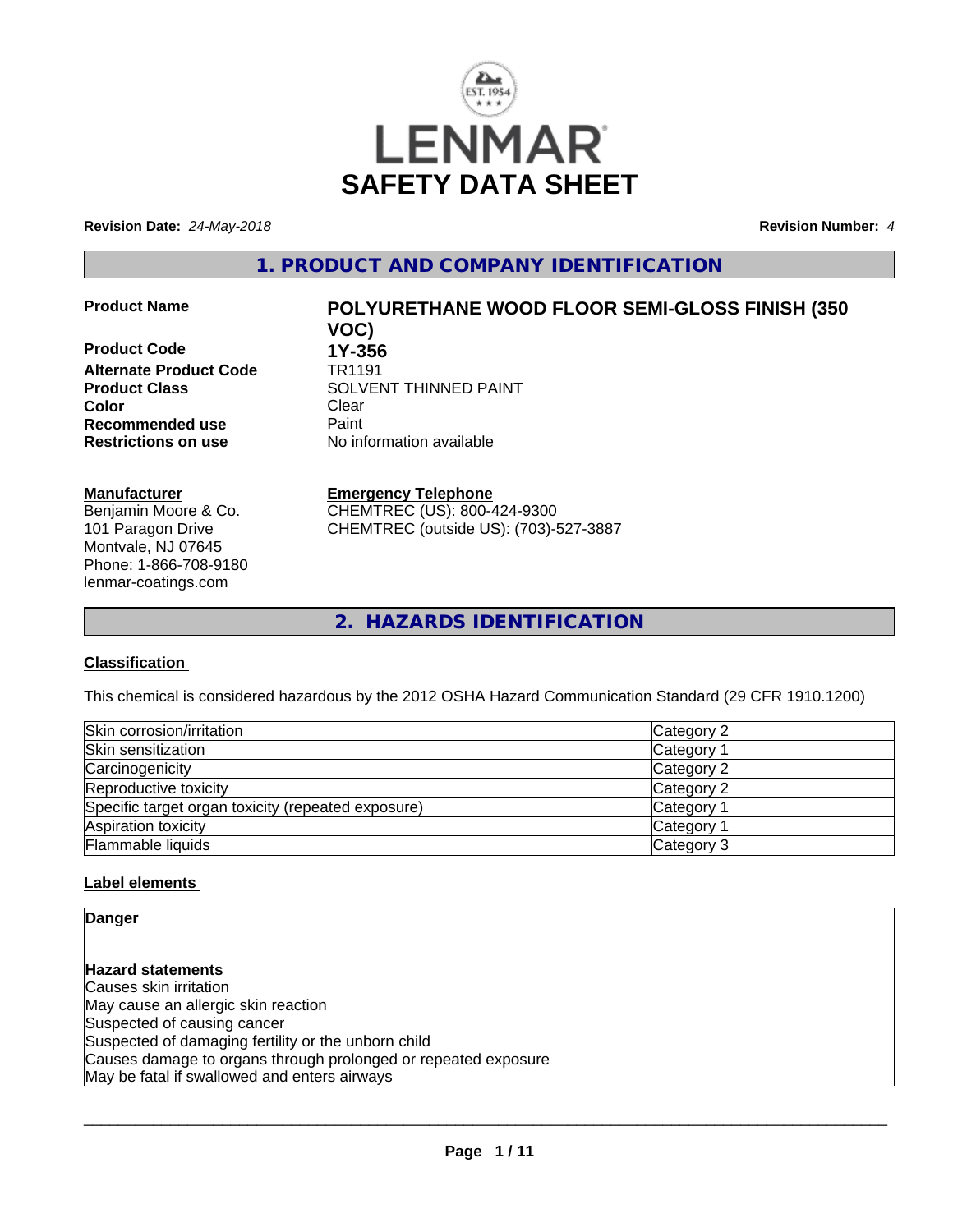\_\_\_\_\_\_\_\_\_\_\_\_\_\_\_\_\_\_\_\_\_\_\_\_\_\_\_\_\_\_\_\_\_\_\_\_\_\_\_\_\_\_\_\_\_\_\_\_\_\_\_\_\_\_\_\_\_\_\_\_\_\_\_\_\_\_\_\_\_\_\_\_\_\_\_\_\_\_\_\_\_\_\_\_\_\_\_\_\_\_\_\_\_

Flammable liquid and vapor



**Appearance** liquid **CODO** *Appearance liquid* **Odor**  *CODO CODO* **<b>***CODO CODO CODO CODO CODO CODO CODO CODO CODO CODO CODO CODO CODO CODO CODO CODO CODO* 

#### **Precautionary Statements - Prevention**

Obtain special instructions before use Do not handle until all safety precautions have been read and understood Use personal protective equipment as required Wash face, hands and any exposed skin thoroughly after handling Contaminated work clothing should not be allowed out of the workplace Wear protective gloves Do not breathe dust/fume/gas/mist/vapors/spray Do not eat, drink or smoke when using this product Keep away from heat, hot surfaces, sparks, open flames and other ignition sources. No smoking Keep container tightly closed Ground/bond container and receiving equipment Use explosion-proof electrical/ventilating/lighting/equipment Use only non-sparking tools Take precautionary measures against static discharge

#### **Precautionary Statements - Response**

IF exposed or concerned: Get medical advice/attention **Skin** If skin irritation or rash occurs: Get medical advice/attention IF ON SKIN (or hair): Remove/Take off immediately all contaminated clothing. Rinse skin with water/shower Wash contaminated clothing before reuse **Ingestion** IF SWALLOWED: Immediately call a POISON CENTER or doctor/physician Do NOT induce vomiting **Fire** In case of fire: Use CO2, dry chemical, or foam for extinction

**Precautionary Statements - Storage** Store locked up

Store in a well-ventilated place. Keep cool

#### **Precautionary Statements - Disposal**

Dispose of contents/container to an approved waste disposal plant

#### **Hazards not otherwise classified (HNOC)**

Rags, steel wool or waste soaked with this product may spontaneously catch fire if improperly discarded

#### **Other information**

No information available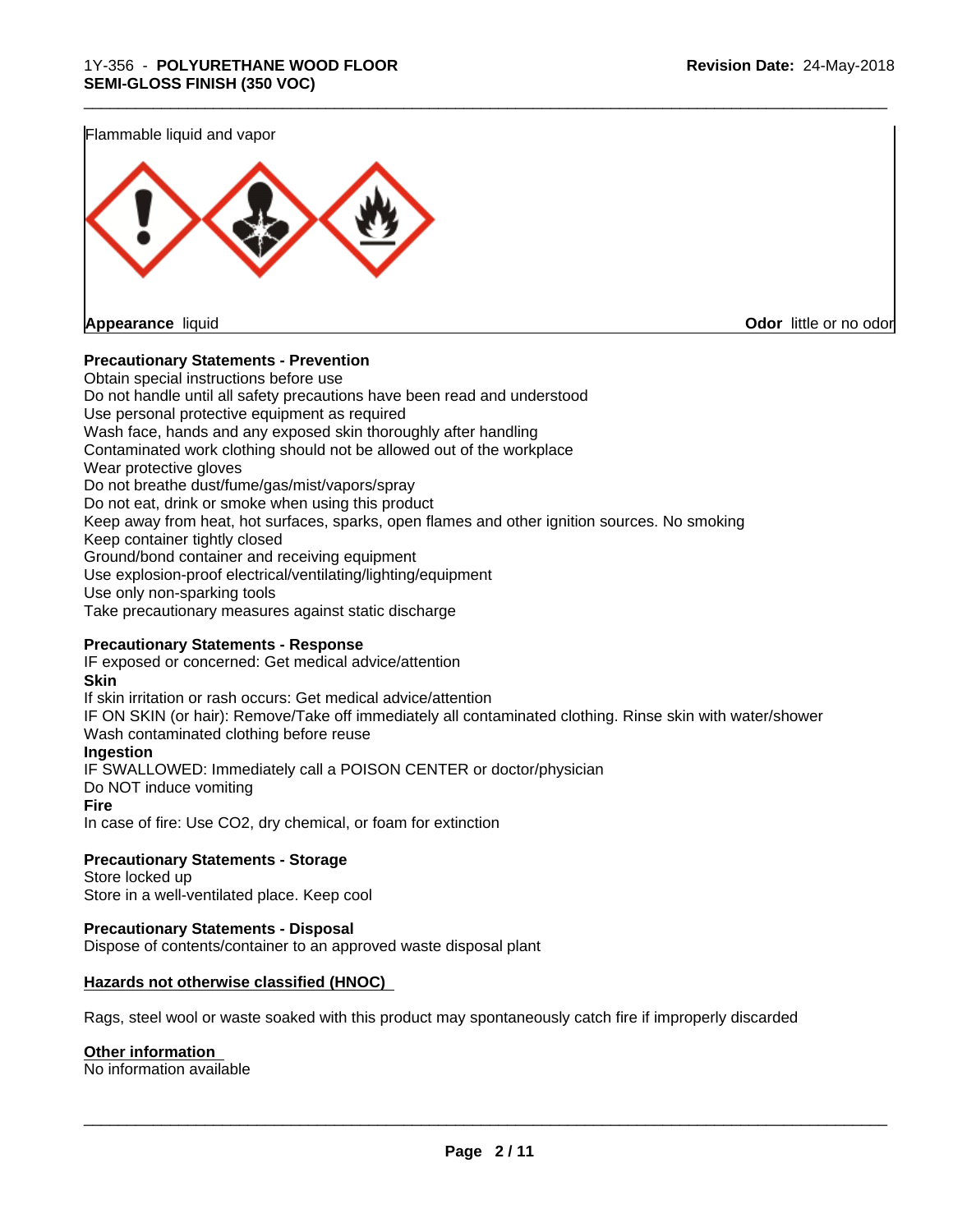## **3. COMPOSITION/INFORMATION ON INGREDIENTS**

\_\_\_\_\_\_\_\_\_\_\_\_\_\_\_\_\_\_\_\_\_\_\_\_\_\_\_\_\_\_\_\_\_\_\_\_\_\_\_\_\_\_\_\_\_\_\_\_\_\_\_\_\_\_\_\_\_\_\_\_\_\_\_\_\_\_\_\_\_\_\_\_\_\_\_\_\_\_\_\_\_\_\_\_\_\_\_\_\_\_\_\_\_

| <b>Chemical name</b>                       | CAS No.    | Weight-% |
|--------------------------------------------|------------|----------|
| Distillates, petroleum, hydrotreated light | 64742-47-8 |          |
| Stoddard solvent                           | 8052-41-3  |          |
| Cyclotetrasiloxane, octamethyl-            | 556-67-2   |          |
| Methyl ethyl ketoxime                      | 96-29-7    | 0.5      |
| Cobalt bis(2-ethylhexanoate)               | 136-52-7   | 0.5      |

|                                                  | 4. FIRST AID MEASURES                                                                                                                                                                                                               |
|--------------------------------------------------|-------------------------------------------------------------------------------------------------------------------------------------------------------------------------------------------------------------------------------------|
| <b>General Advice</b>                            | If symptoms persist, call a physician. Show this safety data sheet to the doctor in<br>attendance.                                                                                                                                  |
| <b>Eye Contact</b>                               | Immediately flush with plenty of water. After initial flushing, remove any contact<br>lenses and continue flushing for at least 15 minutes. Keep eye wide open while<br>rinsing. If symptoms persist, call a physician.             |
| <b>Skin Contact</b>                              | Wash off immediately with soap and plenty of water while removing all<br>contaminated clothes and shoes. If skin irritation persists, call a physician. Wash<br>clothing before reuse. Destroy contaminated articles such as shoes. |
| <b>Inhalation</b>                                | Move to fresh air. If symptoms persist, call a physician.<br>If not breathing, give artificial respiration. Call a physician immediately.                                                                                           |
| Ingestion                                        | Clean mouth with water and afterwards drink plenty of water. Do not induce<br>vomiting without medical advice. Never give anything by mouth to an unconscious<br>person. Consult a physician.                                       |
| <b>Protection Of First-Aiders</b>                | Use personal protective equipment.                                                                                                                                                                                                  |
| <b>Most Important</b><br><b>Symptoms/Effects</b> | May cause allergic skin reaction.                                                                                                                                                                                                   |
| <b>Notes To Physician</b>                        | Treat symptomatically.                                                                                                                                                                                                              |

## **5. FIRE-FIGHTING MEASURES**

| <b>Suitable Extinguishing Media</b>                                    | Foam, dry powder or water. Use extinguishing measures<br>that are appropriate to local circumstances and the<br>surrounding environment.     |
|------------------------------------------------------------------------|----------------------------------------------------------------------------------------------------------------------------------------------|
| <b>Protective Equipment And Precautions For</b><br><b>Firefighters</b> | As in any fire, wear self-contained breathing apparatus<br>pressure-demand, MSHA/NIOSH (approved or equivalent)<br>and full protective gear. |
| <b>Specific Hazards Arising From The Chemical</b>                      | Combustible material. Closed containers may rupture if<br>exposed to fire or extreme heat. Keep product and empty                            |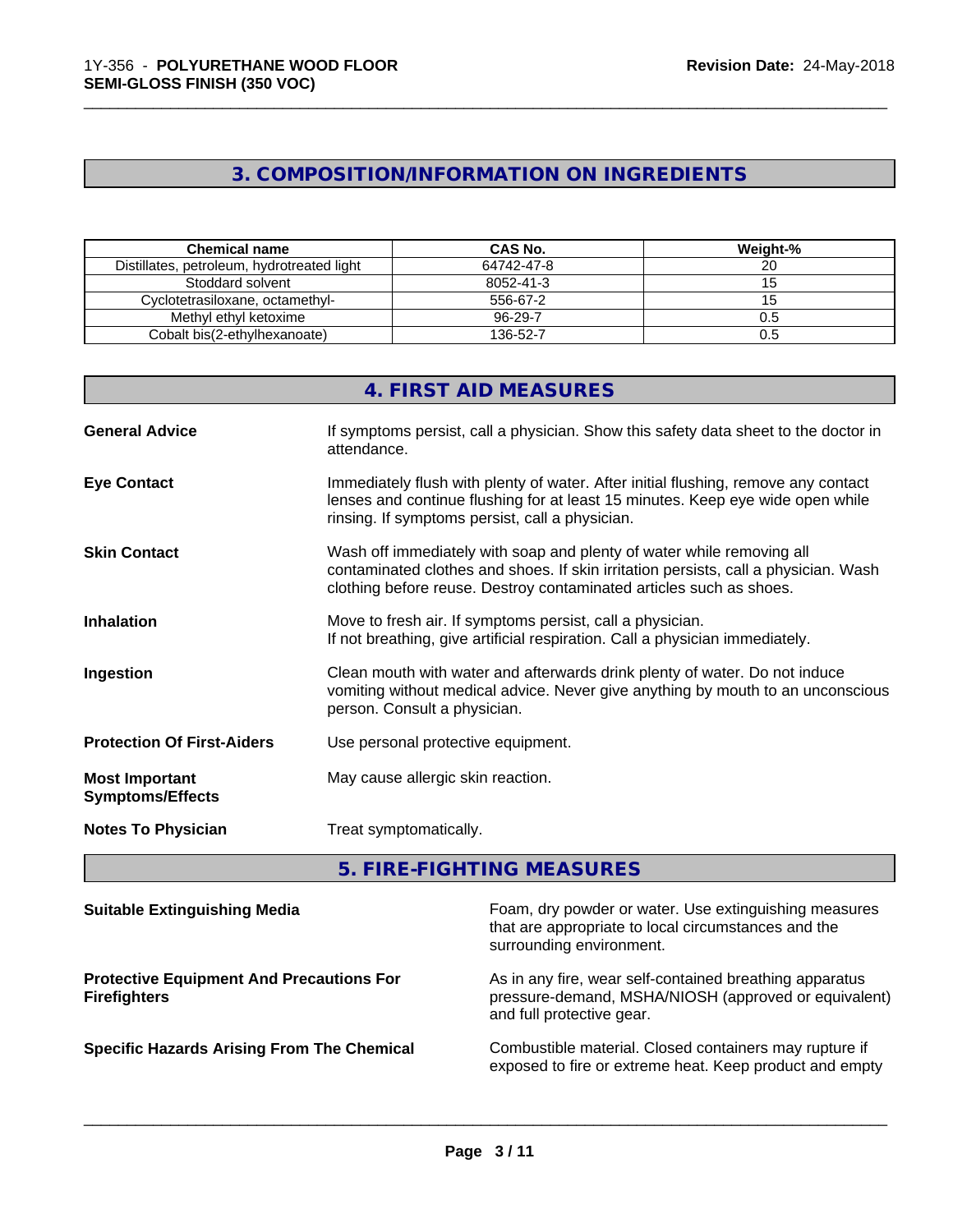|                                                                                  |                 | vapors.                        | container away from heat and sources of ignition. Thermal<br>decomposition can lead to release of irritating gases and |
|----------------------------------------------------------------------------------|-----------------|--------------------------------|------------------------------------------------------------------------------------------------------------------------|
| <b>Sensitivity To Mechanical Impact</b>                                          |                 | No                             |                                                                                                                        |
| <b>Sensitivity To Static Discharge</b>                                           |                 | Yes                            |                                                                                                                        |
| <b>Flash Point Data</b><br>Flash Point (°F)<br>Flash Point (°C)<br><b>Method</b> |                 | 100<br>38<br><b>PMCC</b>       |                                                                                                                        |
| <b>Flammability Limits In Air</b>                                                |                 |                                |                                                                                                                        |
| Lower flammability limit:<br><b>Upper flammability limit:</b>                    |                 | Not available<br>Not available |                                                                                                                        |
| <b>NFPA</b><br>Health: 1                                                         | Flammability: 3 | <b>Instability: 0</b>          | <b>Special: Not Applicable</b>                                                                                         |
| <b>NFPA Legend</b><br>0 - Not Hazardous                                          |                 |                                |                                                                                                                        |

\_\_\_\_\_\_\_\_\_\_\_\_\_\_\_\_\_\_\_\_\_\_\_\_\_\_\_\_\_\_\_\_\_\_\_\_\_\_\_\_\_\_\_\_\_\_\_\_\_\_\_\_\_\_\_\_\_\_\_\_\_\_\_\_\_\_\_\_\_\_\_\_\_\_\_\_\_\_\_\_\_\_\_\_\_\_\_\_\_\_\_\_\_

- 
- 1 Slightly
- 2 Moderate
- 3 High
- 4 Severe

*The ratings assigned are only suggested ratings, the contractor/employer has ultimate responsibilities for NFPA ratings where this system is used.*

*Additional information regarding the NFPA rating system is available from the National Fire Protection Agency (NFPA) at www.nfpa.org.*

#### **6. ACCIDENTAL RELEASE MEASURES**

| <b>Personal Precautions</b>      | Use personal protective equipment. Remove all sources of ignition.                                                                                                                                                                                                                                                                                                                            |
|----------------------------------|-----------------------------------------------------------------------------------------------------------------------------------------------------------------------------------------------------------------------------------------------------------------------------------------------------------------------------------------------------------------------------------------------|
| <b>Other Information</b>         | Prevent further leakage or spillage if safe to do so. Do not allow material to<br>contaminate ground water system. Prevent product from entering drains. Do not<br>flush into surface water or sanitary sewer system. Local authorities should be<br>advised if significant spillages cannot be contained.                                                                                    |
| <b>Environmental precautions</b> | See Section 12 for additional Ecological Information.                                                                                                                                                                                                                                                                                                                                         |
| <b>Methods for Cleaning Up</b>   | Dam up. Soak up with inert absorbent material. Pick up and transfer to properly<br>labeled containers. Clean contaminated surface thoroughly.                                                                                                                                                                                                                                                 |
|                                  | 7. HANDLING AND STORAGE                                                                                                                                                                                                                                                                                                                                                                       |
| <b>Handling</b>                  | Use only in area provided with appropriate exhaust ventilation. Do not breathe<br>vapors or spray mist. Wear personal protective equipment. Take precautionary<br>measures against static discharges. To avoid ignition of vapors by static electricity<br>discharge, all metal parts of the equipment must be grounded. Keep away from<br>open flames, hot surfaces and sources of ignition. |

**Storage** Keep containers tightly closed in a dry, cool and well-ventilated place. Keep away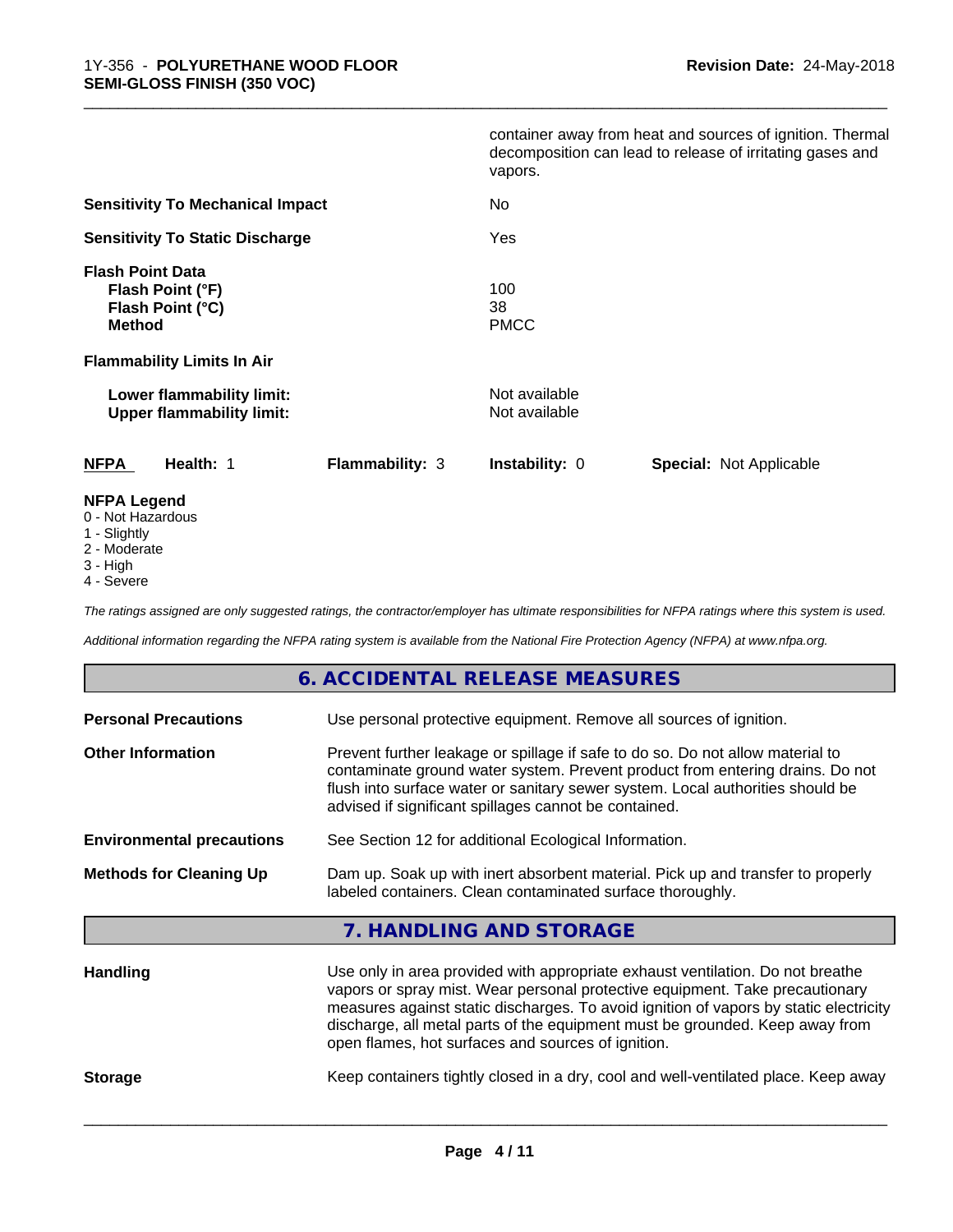from heat. Keep away from open flames, hot surfaces and sources of ignition. Keep in properly labeled containers. Keep out of the reach of children.

 **DANGER** - Rags, steel wool or waste soaked with this product may spontaneously catch fire if improperly discarded. Immediately after use, place rags, steel wool or waste in a sealed water-filled metal container.

**Incompatible Materials Incompatible with strong acids and bases and strong oxidizing agents.** 

\_\_\_\_\_\_\_\_\_\_\_\_\_\_\_\_\_\_\_\_\_\_\_\_\_\_\_\_\_\_\_\_\_\_\_\_\_\_\_\_\_\_\_\_\_\_\_\_\_\_\_\_\_\_\_\_\_\_\_\_\_\_\_\_\_\_\_\_\_\_\_\_\_\_\_\_\_\_\_\_\_\_\_\_\_\_\_\_\_\_\_\_\_

### **8. EXPOSURE CONTROLS / PERSONAL PROTECTION**

#### **Exposure Limits**

| <b>Chemical name</b> | <b>ACGIH TLV</b> | <b>OSHA PEL</b>                 |
|----------------------|------------------|---------------------------------|
| Stoddard solvent     | TWA<br>$100$ ppm | <b>TWA</b><br>500 ppm -         |
|                      |                  | 2900 mg/m <sup>3</sup> -<br>TWA |

#### **Legend**

ACGIH - American Conference of Governmental Industrial Hygienists Exposure Limits OSHA - Occupational Safety & Health Administration Exposure Limits N/E - Not Established

| <b>Engineering Measures</b>                                                           | Ensure adequate ventilation, especially in confined areas.                                                                                                                                                                                                                                                                                                                                                     |  |  |
|---------------------------------------------------------------------------------------|----------------------------------------------------------------------------------------------------------------------------------------------------------------------------------------------------------------------------------------------------------------------------------------------------------------------------------------------------------------------------------------------------------------|--|--|
| <b>Personal Protective Equipment</b>                                                  |                                                                                                                                                                                                                                                                                                                                                                                                                |  |  |
| <b>Eye/Face Protection</b><br><b>Skin Protection</b><br><b>Respiratory Protection</b> | Safety glasses with side-shields.<br>Long sleeved clothing. Protective gloves.<br>In operations where exposure limits are exceeded, use a NIOSH approved<br>respirator that has been selected by a technically qualified person for the specific<br>work conditions. When spraying the product or applying in confined areas, wear a<br>NIOSH approved respirator specified for paint spray or organic vapors. |  |  |
| <b>Hygiene Measures</b>                                                               | Avoid contact with skin, eyes and clothing. Remove and wash contaminated<br>clothing before re-use. Wash thoroughly after handling. When using do not eat,<br>drink or smoke.                                                                                                                                                                                                                                  |  |  |

### **9. PHYSICAL AND CHEMICAL PROPERTIES**

**Appearance** liquid **Odor**<br> **Odor Threshold**<br> **Odor Threshold**<br> **Odor Show Threshold**<br> **Odor Show Threshold**<br> **Odor Show Threshold**<br> **Odor Show Threshold Density (lbs/gal)** 7.6 - 8.0<br> **Specific Gravity** 3.0 2.096 **Specific Gravity pH** No information available **Viscosity (cps)** No information available<br> **Solubility (ies)** No information available<br>
No information available **Water solubility Water solubility Water solubility Water solubility Water No** information available **Evaporation Rate No information available No information available Vapor pressure @20 °C (kPa)** No information available

**No information available Solubility(ies)** No information available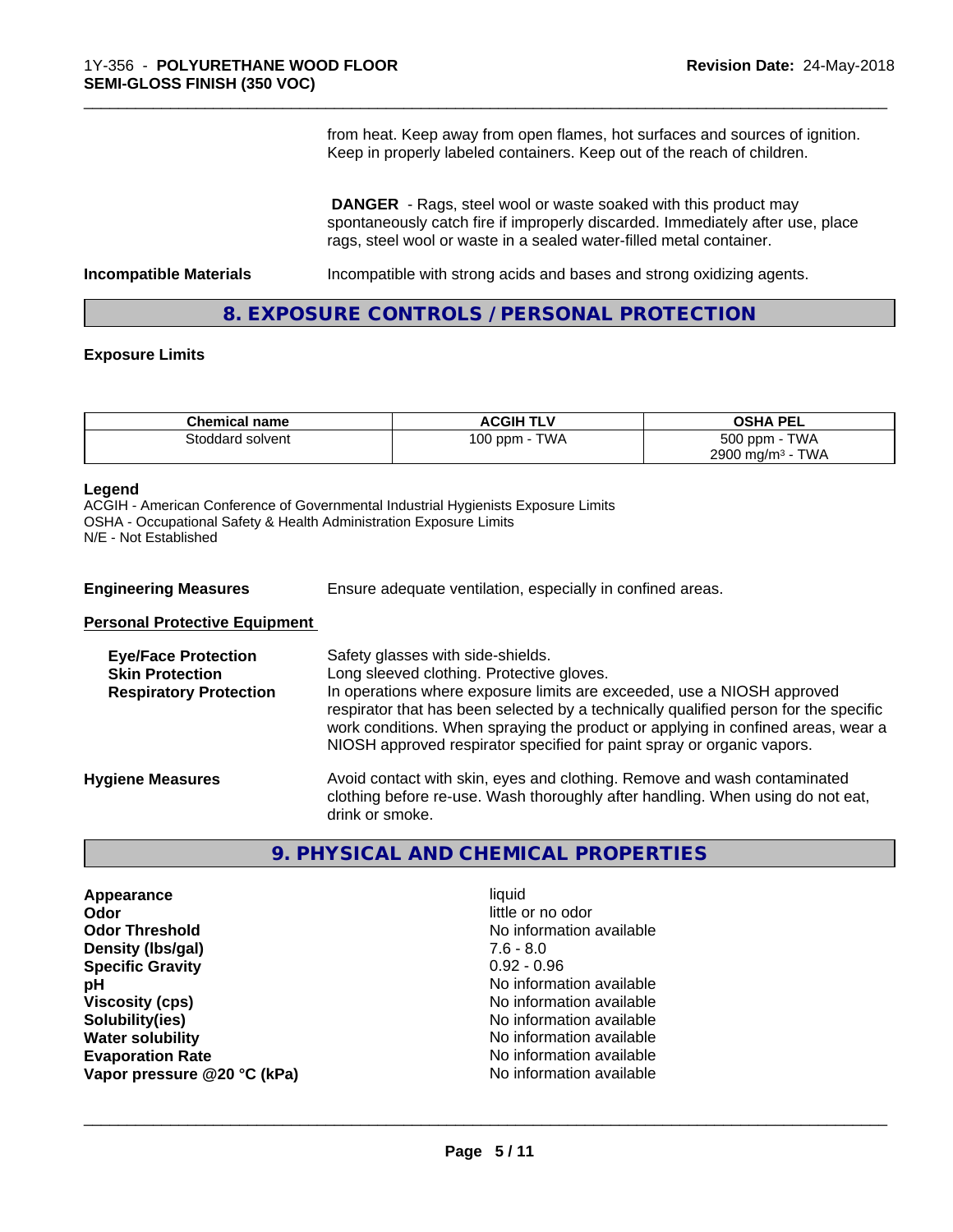- **Vapor density**<br> **We Solids**<br>
We Solids
2019<br>
Me Solids
2019 **Wt. % Solids** 50 - 60<br> **Vol. % Solids** 45 - 55 **Vol. % Solids Wt. % Volatiles** 40 - 50 **Vol. % Volatiles** 45 - 55 **VOC Regulatory Limit (g/L)** < 350 **Boiling Point (°F)** 302 **Boiling Point (°C)** 150 **Freezing Point (°F)** No information available **Freezing Point (°C)** and **COV** No information available **Flash Point (°F)** 100 **Flash Point (°C)** 38 **Method** PMCC **Flammability (solid, gas)**<br> **Commability limit:**<br>
Upper flammability limit:<br>
Wo information available **Upper flammability limit: Lower flammability limit:**<br> **Autoignition Temperature (°F)** No information available<br>
No information available **Autoignition Temperature (°F) Autoignition Temperature (°C)** No information available **Decomposition Temperature (°F)** No information available **Decomposition Temperature (°C)** No information available **Partition coefficient** No information available
	-

\_\_\_\_\_\_\_\_\_\_\_\_\_\_\_\_\_\_\_\_\_\_\_\_\_\_\_\_\_\_\_\_\_\_\_\_\_\_\_\_\_\_\_\_\_\_\_\_\_\_\_\_\_\_\_\_\_\_\_\_\_\_\_\_\_\_\_\_\_\_\_\_\_\_\_\_\_\_\_\_\_\_\_\_\_\_\_\_\_\_\_\_\_

## **10. STABILITY AND REACTIVITY**

| <b>Reactivity</b>                         | Not Applicable                                                                           |
|-------------------------------------------|------------------------------------------------------------------------------------------|
| <b>Chemical Stability</b>                 | Stable under normal conditions. Hazardous polymerisation<br>does not occur.              |
| <b>Conditions to avoid</b>                | Keep away from open flames, hot surfaces, static<br>electricity and sources of ignition. |
| <b>Incompatible Materials</b>             | Incompatible with strong acids and bases and strong<br>oxidizing agents.                 |
| <b>Hazardous Decomposition Products</b>   | Thermal decomposition can lead to release of irritating<br>gases and vapors.             |
| <b>Possibility of hazardous reactions</b> | None under normal conditions of use.                                                     |

## **11. TOXICOLOGICAL INFORMATION**

| <b>Product Information</b> |  |
|----------------------------|--|
|                            |  |

#### **Information on likely routes of exposure**

**Principal Routes of Exposure** Eye contact, skin contact and inhalation.

**Acute Toxicity** 

**Product Information** Repeated or prolonged exposure to organic solvents may lead to permanent brain and nervous system damage. Intentional misuse by deliberately concentrating and inhaling vapors may be harmful or fatal.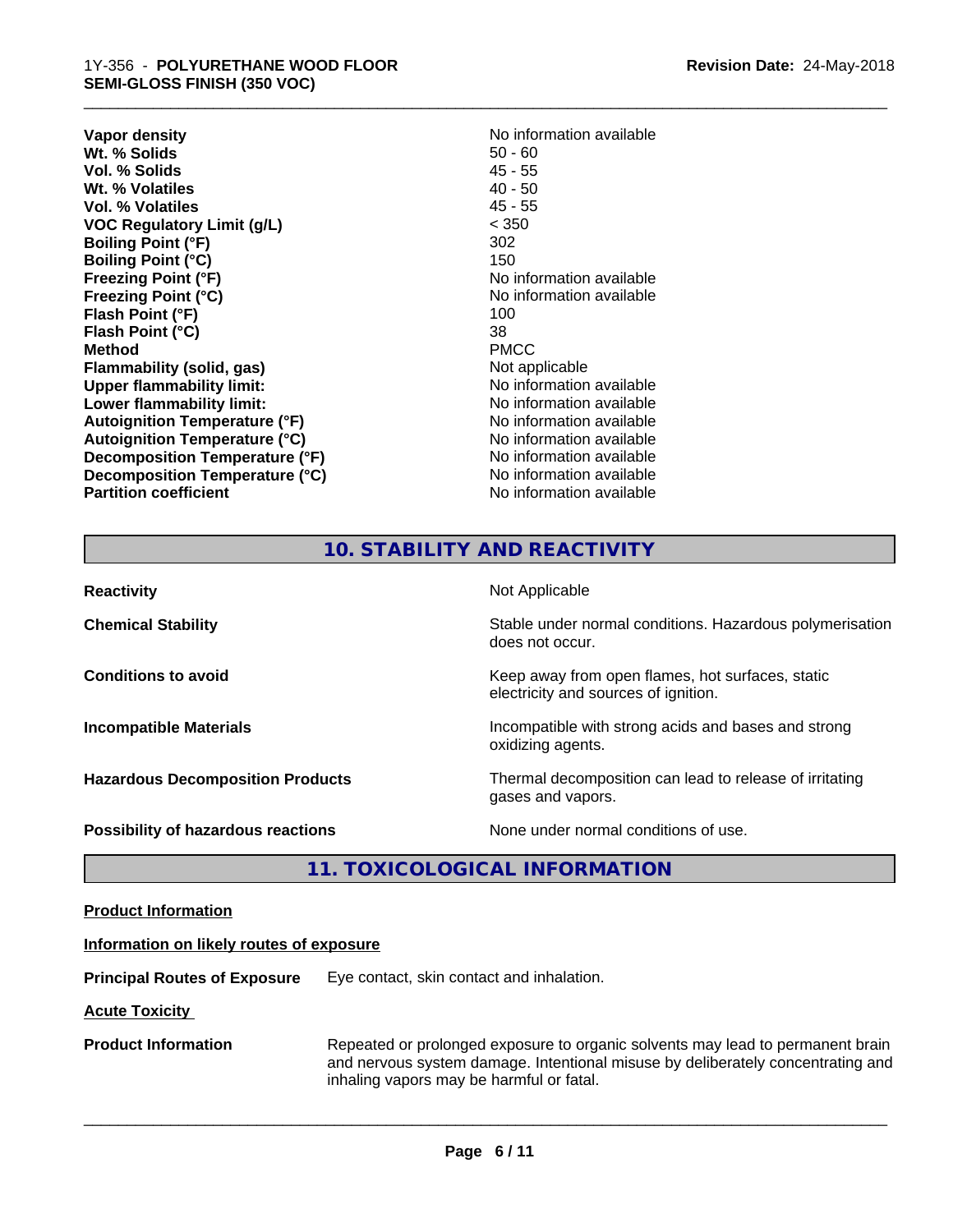#### **Symptoms related to the physical,chemical and toxicological characteristics**

| <b>Symptoms</b>                 | No information available.                                                                                                                                                                                                            |
|---------------------------------|--------------------------------------------------------------------------------------------------------------------------------------------------------------------------------------------------------------------------------------|
|                                 | Delayed and immediate effects as well as chronic effects from short and long-term exposure                                                                                                                                           |
| Eye contact                     | Contact with eyes may cause irritation.                                                                                                                                                                                              |
| <b>Skin contact</b>             | May cause skin irritation and/or dermatitis. Prolonged skin contact may defat the<br>skin and produce dermatitis.                                                                                                                    |
| Ingestion                       | Ingestion may cause irritation to mucous membranes. Small amounts of this<br>product aspirated into the respiratory system during ingestion or vomiting may<br>cause mild to severe pulmonary injury, possibly progressing to death. |
| <b>Inhalation</b>               | High vapor / aerosol concentrations are irritating to the eyes, nose, throat and<br>lungs and may cause headaches, dizziness, drowsiness, unconsciousness, and<br>other central nervous system effects.                              |
| <b>Sensitization</b>            | May cause an allergic skin reaction.                                                                                                                                                                                                 |
| <b>Neurological Effects</b>     | No information available.                                                                                                                                                                                                            |
| <b>Mutagenic Effects</b>        | No information available.                                                                                                                                                                                                            |
| <b>Reproductive Effects</b>     | Possible risk of impaired fertility. Possible risk of harm to the unborn child.                                                                                                                                                      |
| <b>Developmental Effects</b>    | No information available.                                                                                                                                                                                                            |
| <b>Target organ effects</b>     | No information available.                                                                                                                                                                                                            |
| <b>STOT - repeated exposure</b> | No information available.                                                                                                                                                                                                            |
| <b>STOT - single exposure</b>   | No information available.                                                                                                                                                                                                            |
| Other adverse effects           | No information available.                                                                                                                                                                                                            |
| <b>Aspiration Hazard</b>        | May be harmful if swallowed and enters airways. Small amounts of this product<br>aspirated into the respiratory system during ingestion or vomiting may cause mild<br>to severe pulmonary injury, possibly progressing to death.     |

#### **Numerical measures of toxicity**

**The following values are calculated based on chapter 3.1 of the GHS document**

| ATEmix (oral)                        | 14725 mg/kg |
|--------------------------------------|-------------|
| <b>ATEmix (dermal)</b>               | 7346 mg/ka  |
| <b>ATEmix (inhalation-dust/mist)</b> | 29612.3     |

#### **Component Information**

#### **Acute Toxicity**

Distillates, petroleum, hydrotreated light LD50 Oral: > 5,000 mg/kg (Rat) LD50 Dermal: > 3,000 mg/kg (Rabbit) Stoddard solvent LD50 Oral: > 5,000 mg/kg (Rat) LD50 Dermal: > 3160 mg/kg (Rabbit) LC50 Inhalation (Vapor): > 6.1 mg/L (Rat) Cyclotetrasiloxane, octamethyl- LD50 Oral: mg/kg (Rat) LD50 Dermal: 794 mg/kg (Rabbit) LC50 Inhalation (Vapor): mg/m<sup>3</sup> (Rat, 4 hr.) Methyl ethyl ketoxime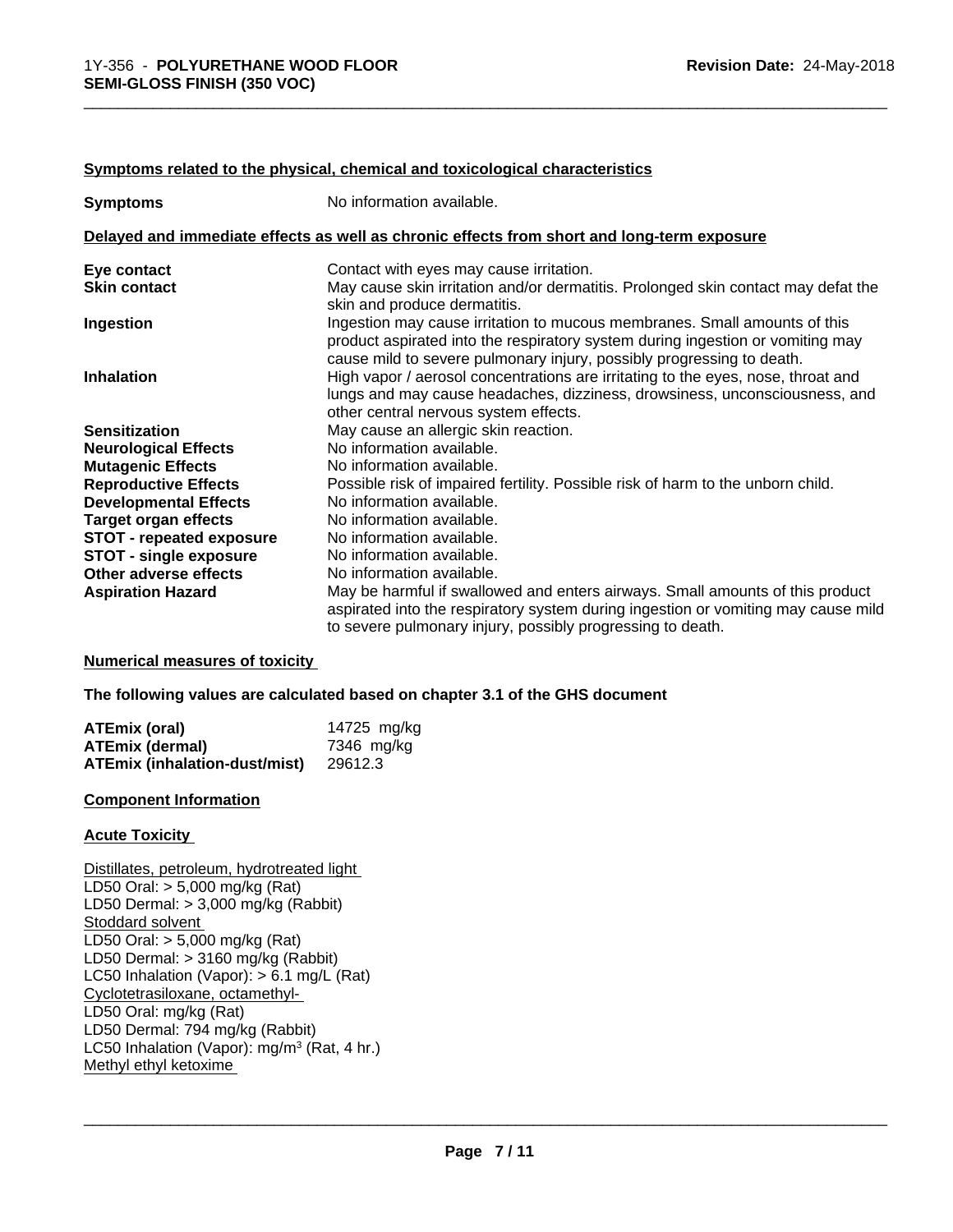LD50 Oral: 930 mg/kg (Rat) LD50 Dermal: 200 µL/kg (Rabbit) LC50 Inhalation (Vapor): > 4.8 mg/L (Rat)

#### **Carcinogenicity**

*The information below indicateswhether each agency has listed any ingredient as a carcinogen:.*

| <b>Chemical name</b>         | <b>IARC</b>               | <b>NTF</b> | <b>OSHA</b> |
|------------------------------|---------------------------|------------|-------------|
|                              | .<br>2B<br>Possible Human |            | Listed      |
| Cobalt bis(2-ethylhexanoate) | Carcinogen                |            |             |

\_\_\_\_\_\_\_\_\_\_\_\_\_\_\_\_\_\_\_\_\_\_\_\_\_\_\_\_\_\_\_\_\_\_\_\_\_\_\_\_\_\_\_\_\_\_\_\_\_\_\_\_\_\_\_\_\_\_\_\_\_\_\_\_\_\_\_\_\_\_\_\_\_\_\_\_\_\_\_\_\_\_\_\_\_\_\_\_\_\_\_\_\_

• Cobalt and cobalt compounds are listed as possible human carcinogens by IARC (2B). However, there is inadequate evidence of the carcinogenicity of cobalt and cobalt compounds in humans.

#### **Legend**

ACGIH - American Conference of Governmental Industrial Hygienists IARC - International Agency for Research on Cancer NTP - National Toxicity Program OSHA - Occupational Safety & Health Administration

**12. ECOLOGICAL INFORMATION**

#### **Ecotoxicity Effects**

The environmental impact of this product has not been fully investigated.

#### **Product Information**

#### **Acute Toxicity to Fish**

No information available

#### **Acute Toxicity to Aquatic Invertebrates**

No information available

#### **Acute Toxicity to Aquatic Plants**

No information available

#### **Persistence / Degradability**

No information available.

#### **Bioaccumulation**

There is no data for this product.

#### **Mobility in Environmental Media**

No information available.

#### **Ozone**

No information available

#### **Component Information**

#### **Acute Toxicity to Fish**

Methyl ethyl ketoxime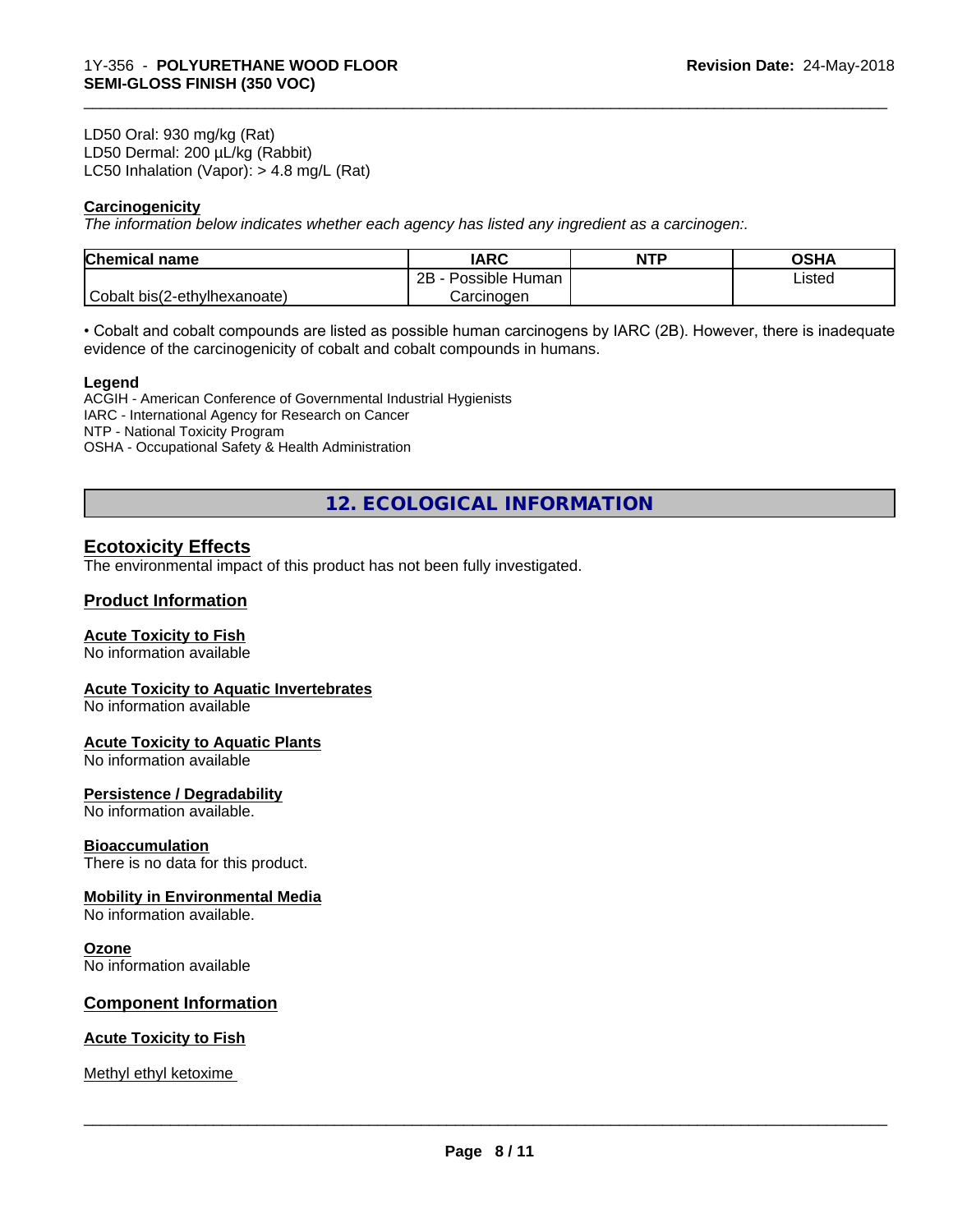LC50: 48 mg/L (Bluegill sunfish - 96 hr.)

#### **Acute Toxicity to Aquatic Invertebrates**

#### Methyl ethyl ketoxime

EC50: 750 mg/L (Daphnia magna - 48 hr.)

#### **Acute Toxicity to Aquatic Plants**

No information available

## **13. DISPOSAL CONSIDERATIONS**

\_\_\_\_\_\_\_\_\_\_\_\_\_\_\_\_\_\_\_\_\_\_\_\_\_\_\_\_\_\_\_\_\_\_\_\_\_\_\_\_\_\_\_\_\_\_\_\_\_\_\_\_\_\_\_\_\_\_\_\_\_\_\_\_\_\_\_\_\_\_\_\_\_\_\_\_\_\_\_\_\_\_\_\_\_\_\_\_\_\_\_\_\_

| <b>Waste Disposal Method</b>   | Dispose of in accordance with federal, state, and local regulations. Local<br>requirements may vary, consult your sanitation department or state-designated<br>environmental protection agency for more disposal options. |
|--------------------------------|---------------------------------------------------------------------------------------------------------------------------------------------------------------------------------------------------------------------------|
| <b>Empty Container Warning</b> | Emptied containers may retain product residue. Follow label warnings even after<br>container is emptied. Residual vapors may explode on ignition.                                                                         |

#### **14. TRANSPORT INFORMATION**

#### **DOT**

| <b>Proper Shipping Name</b> | <b>PAINT</b>                                               |
|-----------------------------|------------------------------------------------------------|
| <b>Hazard class</b>         |                                                            |
| UN-No.                      | UN1263                                                     |
| <b>Packing Group</b>        | Ш                                                          |
| <b>Description</b>          | UN1263, PAINT, 3, III, Marine Pollutant (Stoddard solvent) |

In the US this material may be reclassified as a Combustible Liquid and is not regulated in containers of less than 119 gallons (450 liters) via surface transportation (refer to 49CFR173.120(b)(2) for further information).

|             | 15. REGULATORY INFORMATION                    |  |
|-------------|-----------------------------------------------|--|
| IMDG / IMO  | Contact the preparer for further information. |  |
| ICAO / IATA | Contact the preparer for further information. |  |

### **International Inventories**

| <b>TSCA: United States</b> | Yes - All components are listed or exempt. |
|----------------------------|--------------------------------------------|
| <b>DSL: Canada</b>         | Yes - All components are listed or exempt. |

#### **Federal Regulations**

| SARA 311/312 hazardous categorization |     |  |
|---------------------------------------|-----|--|
| Acute health hazard                   | Yes |  |
| Chronic Health Hazard                 | Yes |  |
| Fire hazard                           | Yes |  |
| Sudden release of pressure hazard     | Nο  |  |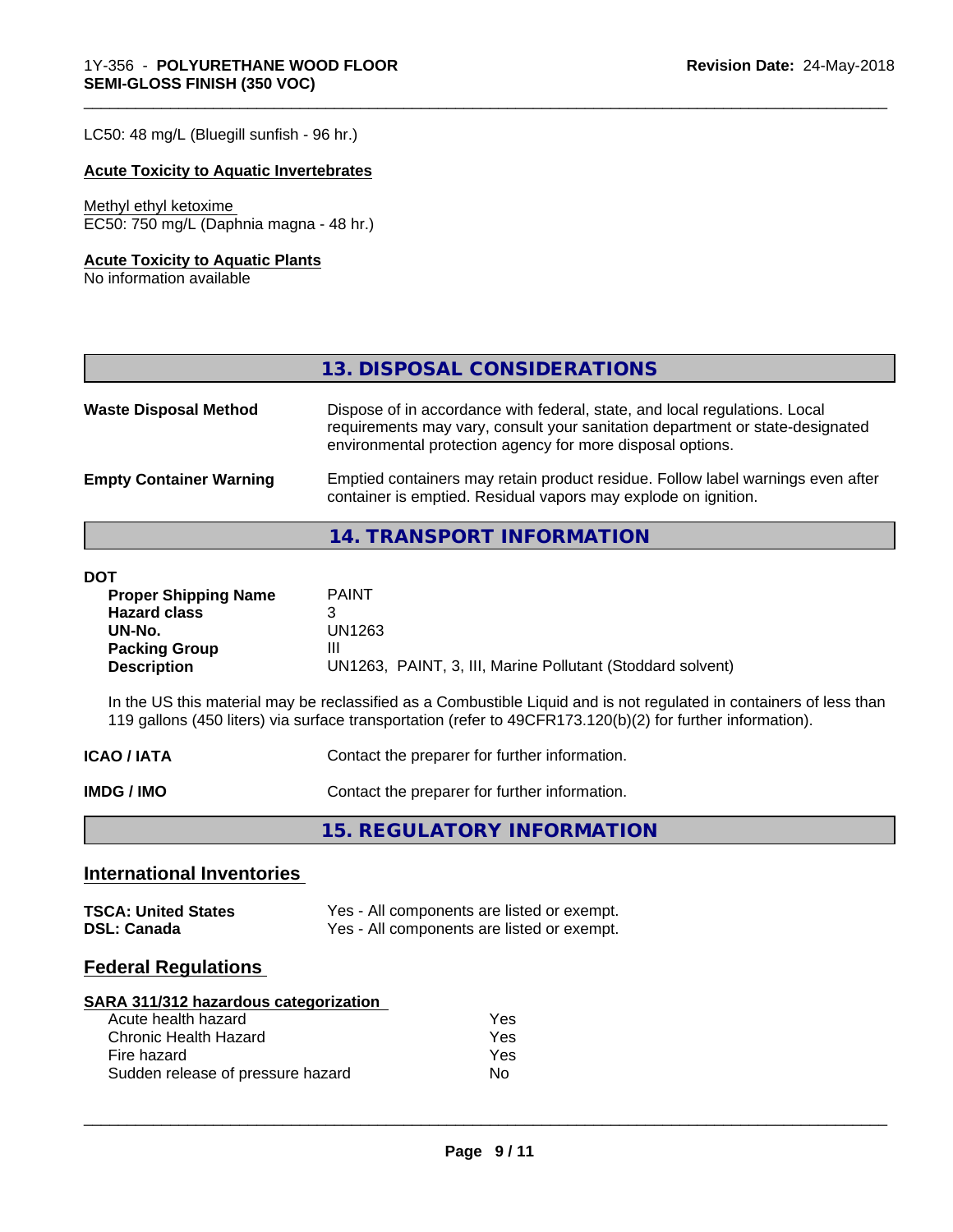Reactive Hazard No. No. 2014

\_\_\_\_\_\_\_\_\_\_\_\_\_\_\_\_\_\_\_\_\_\_\_\_\_\_\_\_\_\_\_\_\_\_\_\_\_\_\_\_\_\_\_\_\_\_\_\_\_\_\_\_\_\_\_\_\_\_\_\_\_\_\_\_\_\_\_\_\_\_\_\_\_\_\_\_\_\_\_\_\_\_\_\_\_\_\_\_\_\_\_\_\_

#### **SARA 313**

Section 313 of Title III of the Superfund Amendments and Reauthorization Act of 1986 (SARA). This product contains a chemical or chemicals which are subject to the reporting requirements of the Act and Title 40 of the Code of Federal Regulations, Part 372:

*None*

#### **Clean Air Act,Section 112 Hazardous Air Pollutants (HAPs) (see 40 CFR 61)**

This product contains the following HAPs:

*None*

#### **US State Regulations**

#### **California Proposition 65**

**AVIMARNING:** Cancer and Reproductive Harm– www.P65warnings.ca.gov

#### **State Right-to-Know**

| $\sim$<br>name<br>Chemical | IVIO:<br>uscus | <b>OFCOU</b><br>Ne)<br>$\cdot$<br>. | <u>/Ivania</u> |
|----------------------------|----------------|-------------------------------------|----------------|
| Stoddard<br>solvent        |                |                                     |                |

#### **Legend**

X - Listed

| <b>16. OTHER INFORMATION</b>                                                                                                                          |                                                    |                                                                            |                      |                                                                                                                                               |
|-------------------------------------------------------------------------------------------------------------------------------------------------------|----------------------------------------------------|----------------------------------------------------------------------------|----------------------|-----------------------------------------------------------------------------------------------------------------------------------------------|
| HMIS -                                                                                                                                                | Health: $1*$                                       | <b>Flammability: 3</b>                                                     | <b>Reactivity: 0</b> | $PPE: -$                                                                                                                                      |
| <b>HMIS Legend</b><br>0 - Minimal Hazard<br>1 - Slight Hazard<br>2 - Moderate Hazard<br>3 - Serious Hazard<br>4 - Severe Hazard<br>* - Chronic Hazard | present under the actual normal conditions of use. | X - Consult your supervisor or S.O.P. for "Special" handling instructions. |                      | Note: The PPE rating has intentionally been left blank. Choose appropriate PPE that will protect employees from the hazards the material will |

*Caution: HMISÒ ratings are based on a 0-4 rating scale, with 0 representing minimal hazards or risks, and 4 representing significant hazards or risks. Although HMISÒ ratings are not required on MSDSs under 29 CFR 1910.1200, the preparer, has chosen to provide them. HMISÒ ratings are to be used only in conjunction with a fully implemented HMISÒ program by workers who have received appropriate HMISÒ training. HMISÒ is a registered trade and service mark of the NPCA. HMISÒ materials may be purchased exclusively from J. J. Keller (800) 327-6868.*

 **WARNING!** If you scrape, sand, or remove old paint, you may release lead dust. LEAD IS TOXIC. EXPOSURE TO LEAD DUST CAN CAUSE SERIOUS ILLNESS, SUCH AS BRAIN DAMAGE, ESPECIALLY IN CHILDREN.